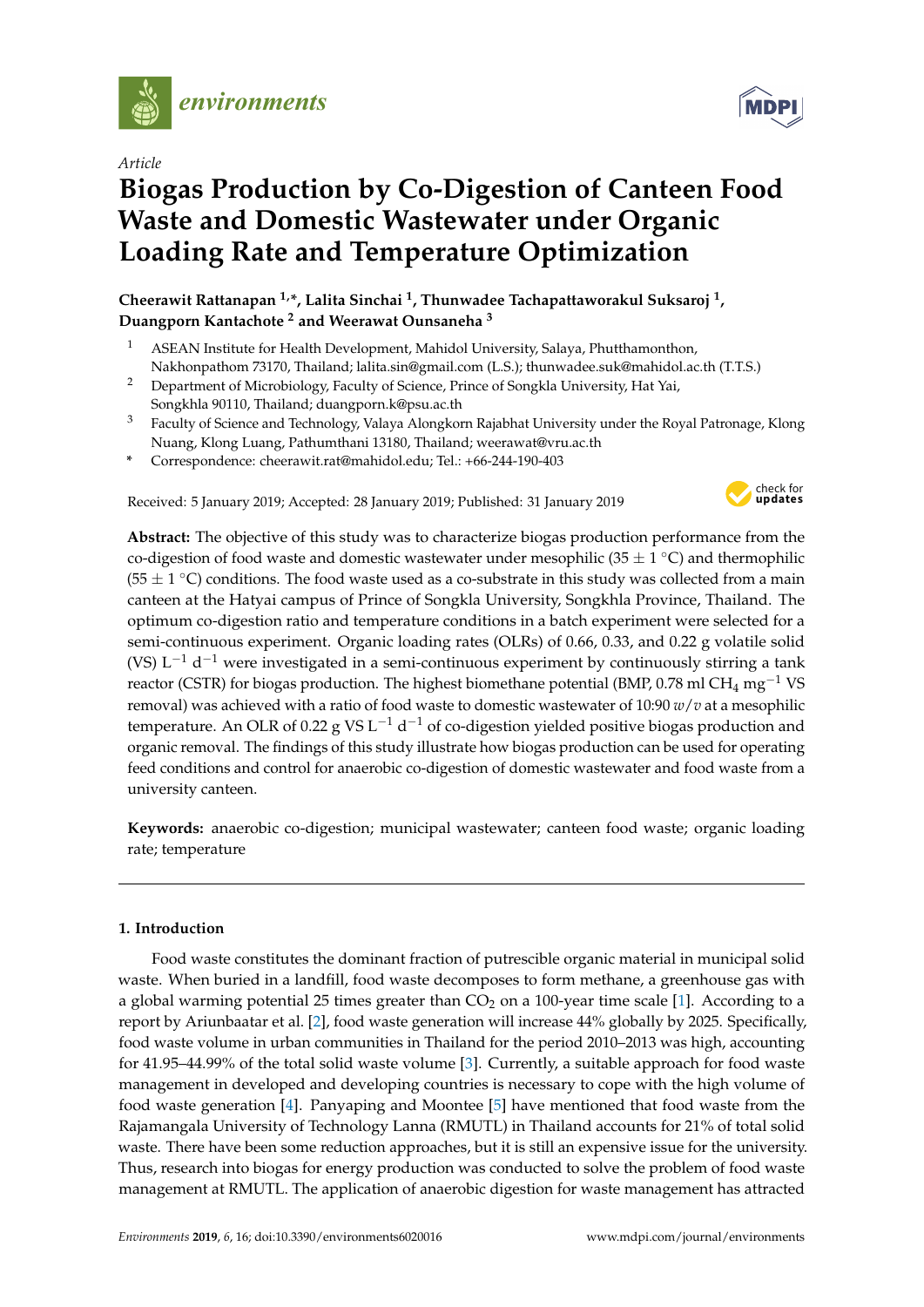much interest. One reason is due to the benefit of an on-site energy offset through biogas utilization, since this technology can maximize recycling and recovery of waste components. It is also frequently the most cost-effective waste management system due to the high energy recovery linked to the process and the limited environmental impact [\[6\]](#page-9-5).

Although anaerobic digestion of food waste has been used for biogas production in the past, the excessive amount of organic acids produced may strongly inhibit anaerobic bacteria at high organic loading rates (OLRs). Food waste is high in organic matter and nutrients and can be used as a feedstock for producing various high-value products [\[7\]](#page-9-6). Recent studies have demonstrated that anaerobic co-digestion of food waste is a feasible and economically viable approach to improving energy recovery [\[8\]](#page-9-7). Co-digestion of food waste with other wastes has also been suggested and studied [\[9\]](#page-9-8). Keucken et al. [\[10\]](#page-9-9) have mentioned that local substrate availability and transportation costs constrain options for co-substrate selection for biogas production with food waste. One co-substrate of interest is domestic wastewater due to its availability and characteristics [\[11\]](#page-10-0). Wastewater has the same original source as food waste, that is, from households. A study from Chan et al. [\[12\]](#page-10-1) revealed the high potential of anaerobic co-digestion of canteen food waste and domestic wastewater with OLRs at 3 and 4.5 g chemical oxygen demand (COD) L $^{-1}$  d $^{-1}$ , resulting in a COD removal efficiency of 75%  $\pm$ 0.9% and 56% and a methane content of  $62\% \pm 1.5\%$  and 51%, respectively. However, the application of intermittent feeding to treat different ratios of food waste and domestic wastewater at higher OLRs should be recommended for further study.

Food waste has low total solid (TS) content, high soluble organic content, is easily degradable, and has high energy content per amount of dry mass. Excess ammonia and volatile fatty acid (VFA) accumulation are more common with anaerobic digestion of high solid content in food waste [\[13\]](#page-10-2). However, the composition of food waste varies, depending on the collection source [\[14\]](#page-10-3). Restaurant and canteen food waste accounts for 50% of the total amount of food waste, according to De Clercq et al. [\[15\]](#page-10-4). Pinto et al. [\[16\]](#page-10-5) have reported the elevated amounts of food waste in a university canteen and the resulting need for action to reduce it. Rattanapan et al. [\[11\]](#page-10-0) investigated batch co-digestion of food waste from the same university canteen used in this study with municipal wastewater in the laboratory and found that it had additional benefits, including adjustment of the carbon/nitrogen (C/N) ratio and improvement of process stability. Co-digestion of food waste with other wastes in a single digester became increasingly popular once the advantage of the C/N ratio adjustment was discovered [\[17\]](#page-10-6).

Various biogas system parameters, including temperature and OLRs, are important for biogas production. Temperature is a critical factor affecting reaction rate, stability, and microbial activity during anaerobic digestion. Zamanzadeh et al. [\[18\]](#page-10-7) have reported that although solubility could be achieved during thermophilic digestion of food waste, the high level of VFAs produced decreased the stability of the digester and reduced the methane yield relative to mesophilic digestion. Hydraulic retention time (HRT) is a vital parameter that significantly affects the microbial ecology and characteristics in the reactor during operation and biogas production in reactor systems [\[19\]](#page-10-8). The OLR of a system depends on HRT and COD concentrations. Such information is still lacking for biogas systems in the case of the co-digestion of food waste from the university canteen with domestic wastewater.

Accordingly, the aim of this study was to optimize the C/N ratio and OLR parameters for producing biogas from the co-digestion of canteen food waste and municipal wastewater. Batch experiments were carried out to evaluate an optimum C/N ratio, while semi-continuous experiments were used to develop the OLR optimization. The effects of temperature on biogas production from the co-digestion were also determined. Physicochemical properties, including pH, TSes, volatile solid (VSes), VFAs, and CODs, were monitored throughout the anaerobic digestion process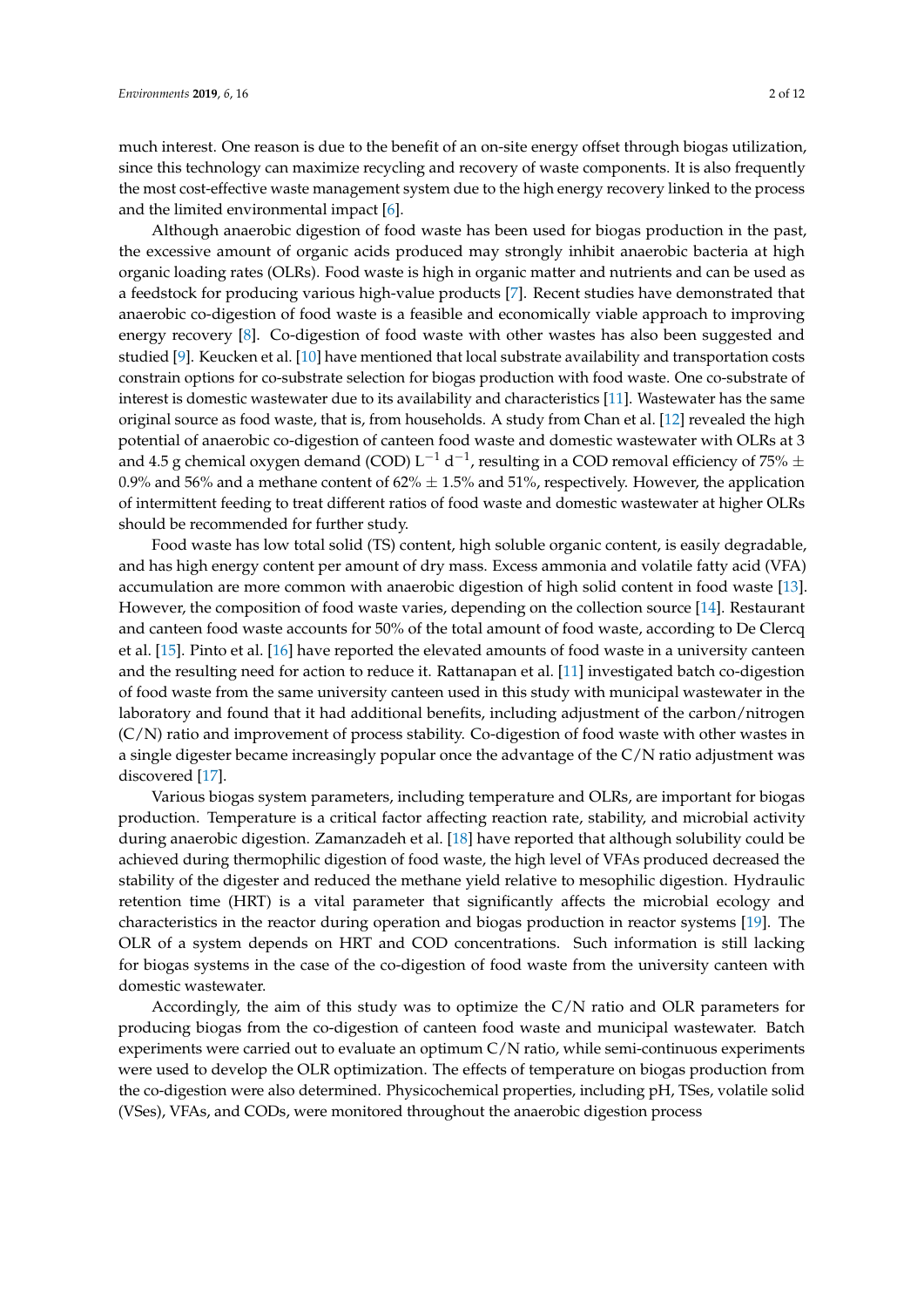### **2. Materials and Methods**

#### *2.1. Feedstock and Seed Sludge*

Food waste from the collection tank of the main canteen at the Hatyai campus of Prince of Songkla University, Songkhla Province, Thailand, was collected to use as a substrate in this study. Collections were performed on a daily basis at 12:00 and 19:00 of each day in order to reduce nutritional variations within the food waste. An electrical kitchen blender was used to prepare the homogenization. The co-substrate, domestic wastewater, was obtained from storage ponds at the Hatyai municipal treatment system in Songkhla Province, Thailand. Anaerobic sludge was obtained from the upflow of the anaerobic sludge blanket of Hongyenchotivat Company Limited, a frozen seafood industry in Hatyai, Songkhla, Thailand. All substrates and the inoculum were stored at  $4 °C$  prior to use and were partially preserved at −20 °C. The characteristics of the municipal wastewater, canteen food waste, and seed sludge are presented in Table [1.](#page-2-0)

<span id="page-2-0"></span>**Table 1.** Physicochemical properties of canteen food, domestic wastewater, and seed sludge (mean  $\pm$ standard deviation).

| Parameters | Units         | <b>Domestic Wastewater</b> | <b>Canteen Food Waste</b> | <b>Seed Sludge</b>      |
|------------|---------------|----------------------------|---------------------------|-------------------------|
| pH         |               | $6.83 \pm 0.18$            | $5.21 \pm 0.12$           | $7.31 \pm 0.24$         |
| COD        | $mgL^{-1}$    | $177.50 \pm 45.16$         |                           | $41,705.25 \pm 827.24$  |
| <b>BOD</b> | $mgL^{-1}$    | $36.50 \pm 2.38$           |                           |                         |
| TKN        | $mgL^{-1}$    | $37.50 \pm 12.58$          |                           |                         |
| <b>TS</b>  | $mgL^{-1}$    | $289.25 \pm 13.38$         |                           | $22,318.75 \pm 1067.55$ |
| VS         | $mgL^{-1}$    | $126.00 \pm 20.69$         |                           | $14,213.75 \pm 808.34$  |
| SS         | $mgL^{-1}$    | $40.00 \pm 6.58$           |                           |                         |
| <b>TDS</b> | $mgL^{-1}$    | $238.00 \pm 17.36$         |                           |                         |
| Alkalinity | $mgL^{-1}$    | $169.00 \pm 14.49$         |                           | $5189.5 \pm 59.66$      |
| VFA        | $mgL^{-1}$    | $29.00 \pm 3.37$           |                           | $1364.75 \pm 81.63$     |
| C/N        |               | $5.29 \pm 2.40$            | $21.52 \pm 3.10$          |                         |
| Moisture   | $\frac{0}{0}$ |                            | $81.17 \pm 5.96$          |                         |
| TN         | $\frac{0}{0}$ |                            | $3.59 \pm 0.54$           |                         |
| TP         | $\frac{0}{0}$ |                            | $1.80 \pm 0.60$           |                         |
| TK         | $\frac{0}{0}$ |                            | $0.08 \pm 0.04$           |                         |
| OC         | $\frac{0}{0}$ |                            | $77.35 \pm 7.26$          |                         |
| VFA/Alk    |               |                            |                           | $0.26 \pm 0.02$         |

COD: Chemical oxygen demand; BOD: biochemical oxygen demand; TKN: total kjeldahl nitrogen; TS: Total solid; VS: Volatile solid; SS: suspended solids; TDS: total dissolved solid; VFA: Volatile fatty acid; C/N: carbon/nitrogen; TN: total nitrogen; TP: total phosphorus; TK: total potassium; OC: organic carbon; VFA/Alk: volatile fatty acid/alkalinity.

#### *2.2. Batch and Continuously Stirring a Tank Reactor (CSTR) Configuration and Experimental Design*

Laboratory glass reactors with a working volume of 1 L were used to conduct batch experiments in triplicate. For  $C/N$  ratio optimization, seven co-digestion reactions were set up with varying compositions of canteen food waste and domestic wastewater (% *w*/*v*): Control (containing only seed sludge), 0:100, 10:90, 25:75, 50:50, 75:25, and 100:0 [\[20\]](#page-10-9). The ratio of anaerobic sludge and substrate for each batch reactor was kept constant at 30% (*v*/*v*) of the working volume in an anaerobic rector, based on the recommendation of Hobson and Wheatley [\[21\]](#page-10-10). The pH of the co-substrate was adjusted using a 1-N NaOH solution to maintain a range of 6.80–7.20 [\[22\]](#page-10-11). After sealing, each reactor setup was purged with  $N_2$  gas to create anaerobic conditions. All batch test experiments were carried out in a water bath, creating mesophilic (35  $\pm$  1 °C) or thermophilic (55  $\pm$  1 °C) conditions. The biogas produced from each reactor was monitored daily according to the volume of biogas produced. The experiments were terminated when biogas generation stopped.

CSTRs with a total volume of 8 L and a working volume of 5 L were used in the semi-continuous experiment. The co-substrate inside the reactor was homogenized with a vertical mechanical stirrer at a rate of 120 revolutions per minute (rpm), operated twice daily. Three CSTRs, designated reactors A, B, and C, were used in the study, and the C/N ratio and temperature parameters were set using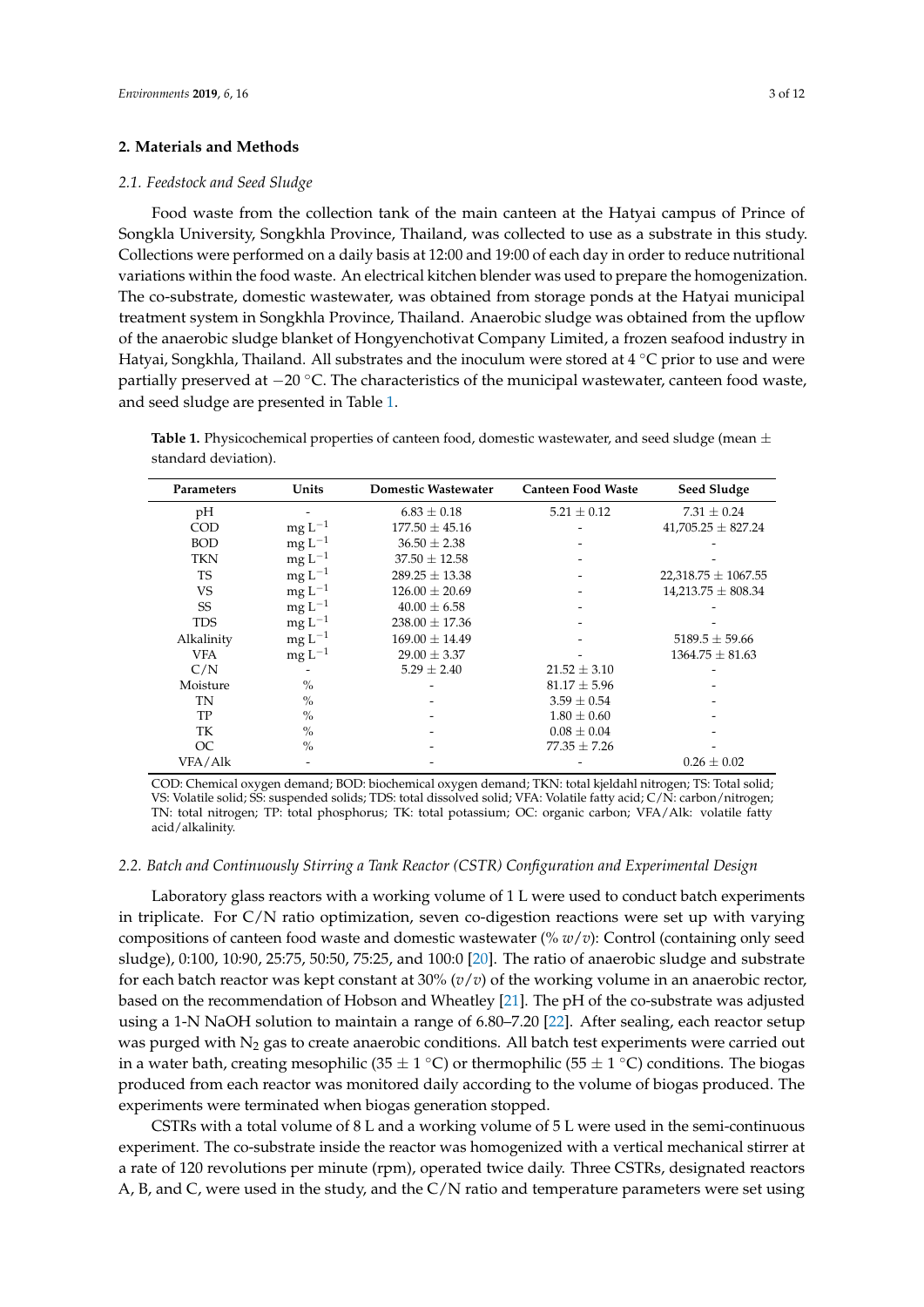the results from the batch experiment. Three different OLRs were used in the reactors: 0.66, 0.33, and 0.22 g VS L $^{-1}$  d $^{-1}$  [\[23\]](#page-10-12). When the reactor was fed, the co-digestion substrate effluent was removed from the reactor by way of an outlet channel that included a covering system to protect air contamination. The downward displacement of water was used for calculating gas production volume. A 1-L gasbag was used to collect biogas to determine its composition.

## *2.3. Analytical Methods*

Daily samples were collected for pH analysis. The concentration of CODs, alkalinity, TSes, VSes, and VFAs were analyzed every three days in accordance with standard wastewater procedures [\[24\]](#page-10-13). Water displacement (gas counter) was used to calculate the daily biogas production. The biogas sample was taken from the CSTR reactor every 10 days, and its composition was analyzed. A gas chromatogram (GC), equipped with a thermal conductivity detector (TCD) and a TDX-01 packed column with helium as the carrier gas, was used to analyze the biogas composition. The operational temperature at the injection port, the column oven, and the detector were at 60 °C, 120 °C, and 120 °C, respectively. All above analyses were performed in triplicate, and the data are expressed as the mean  $±$  standard deviation.

## **3. Results and Discussion**

#### *3.1. Co-Substrate Compositions*

The characteristics of the domestic wastewater, canteen food waste, and anaerobic sludge are presented in Table [1.](#page-2-0) The pH of the domestic wastewater was slightly acidic, with a pH of 6.83  $\pm$ 0.18, which matched the optimum value for anaerobic digestion (6.8–7.2) [\[25\]](#page-10-14). The COD value and C/N ratio of domestic wastewater were 117.50  $\pm$  45.16 mg L<sup>-1</sup> and 5.29  $\pm$  2.40:1, respectively. This result was according to the finding from Jinjaruk et al. [\[26\]](#page-10-15), who investigated the limitation factors of domestic wastewater in Thailand for an anaerobic degradation process with a low concentration of carbon source. Lin et al. [\[27\]](#page-10-16) have reported that the optimum C/N ratio for anaerobic digestion is 20–30:1, suggesting that the  $C/N$  ratio found in the domestic wastewater sample here was low, which may have been due to either a high content of nitrogen or a low content of carbon source. Hence, a co-digestion with a high carbon substrate should be fed to increase the C/N ratio as well as for enhancing anaerobic digestion potential.

The pH, moisture, total nitrogen, total phosphorus, potassium, and organic carbon of the canteen food waste were 5.21 ± 0.12, 81.17% ± 5.96% (*w*/*w*), 3.59% ± 0.54% (*w*/*w*), 1.80% ± 5.96% (*w*/*w*), 0.80%  $\pm$  5.96% (*w*/*w*), and 77.35%  $\pm$  5.96% (*w*/*w*), respectively. The Department of Business Development in Thailand [\[28\]](#page-10-17) has reported that over 205,709 restaurants operated throughout Thailand in 2017, but no reports were found on the formal number of Thai canteens. In particular, the key advantages to using this source for canteen food waste were that it was a large canteen with more than 280 kg of food waste production per day, it contained concentrated and varied waste, and it was easy to sample in a collection tank. The characteristics of various canteens in Thailand, including at RMUTL [\[5\]](#page-9-4), Naresuan University [\[29\]](#page-10-18), and Srinakharinwirot University [\[30\]](#page-10-19), were consistent with this study in that they contained a low pH (4.38–5.24), high moisture content (75–90%), and had easily biodegradable portions. The C/N ratio of the canteen food waste in our study was  $21.55 \pm 3.10$ :1, which was in the range of other Thai canteens (20.52–30.88) and was a suitable ratio for using it as the co-digestion substrate for biogas production under anaerobic conditions [\[25\]](#page-10-14). For further study, various types and amounts of resources for food waste samples to be used as co-substrates should be conducted to increase the variety of the representative sample and the result implementation. The seed sludge had a pH of 7.31  $\pm$  0.24, an alkalinity of 5189.5  $\pm$  59.66 mg L $^{-1}$ , and a VFA of 1364.75  $\pm$  81.63 mg L $^{-1}$ , all of which made the sludge suitable for use as an initial inoculum for biogas production [\[21\]](#page-10-10).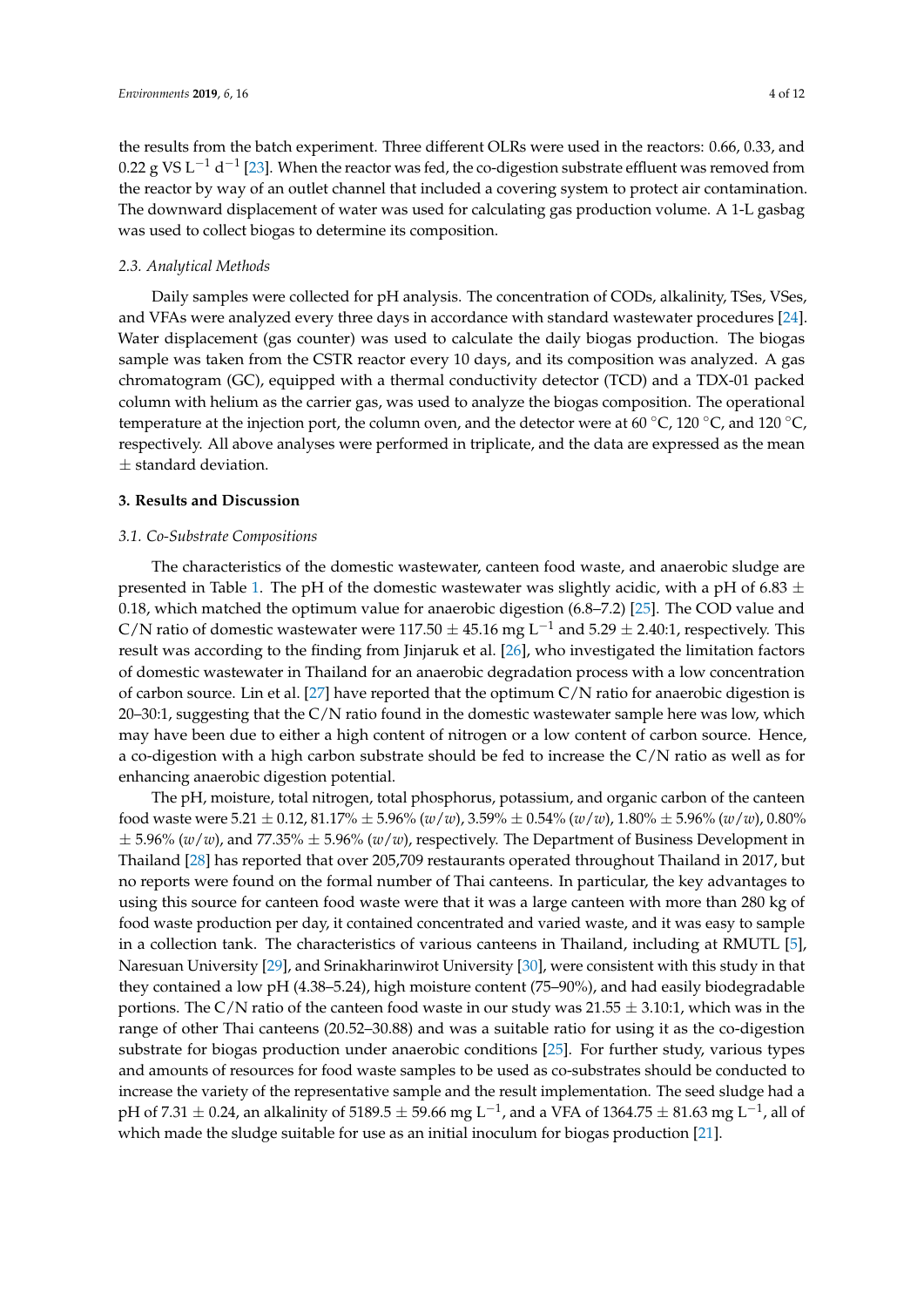## 3.2. C/N Ratio and Temperature Optimization of Batch Anaerobic Co-Digestion  $\frac{1}{2}$  found  $\frac{1}{2}$ . But assumed to performance to assume that  $\frac{1}{2}$  ratio and temperature and temperature  $\frac{1}{2}$

Hassan et al. [\[31\]](#page-10-20) have observed that the stability of methanogenic activity requires a suitable  $C/N$ ratio. The lowest yield of biogas was produced due to rapid microbial degradation of nitrogen when the co-substrate was provided with a high C/N ratio. Likewise, methanogenic activity was inhibited by a low co-substrate C/N ratio. Previous studies have also found that the rate of biogas production by microbes is affected by temperature [\[32\]](#page-10-21). Several ratios of canteen food waste to domestic wastewater were tested, which consisted of a control (containing only seed sludge), 0:100, 10:90, 25:75, 50:50, 75:25, and 100:0. The mesophilic and thermophilic conditions were tested as batch experiments in this study. The results are shown in Figures 1 and 2. The canteen food waste to domestic wastewater ratio of 10:90  $\,$ at both temperature conditions yielded higher daily biogas production than all other ratios.

<span id="page-4-0"></span>

**Figure 1.** Daily biogas yield during co-digestion of canteen food waste and domestic wastewater in **Figure 1.** Daily biogas yield during co-digestion of canteen food waste and domestic wastewater in batch experiments at (**A**) a mesophilic temperature and (**B**) a thermophilic temperature. batch experiments at (**A**) a mesophilic temperature and (**B**) a thermophilic temperature.

<span id="page-4-1"></span>

**Figure 2.** Cumulative biogas yield during co-digestion of canteen food waste and domestic **Figure 2.** Cumulative biogas yield during co-digestion of canteen food waste and domestic wastewater<br>in batch experiments at (**A**) a mesophilic temperature and (**B**) a thermophilic temperature.

Co-digestion with a low proportion of canteen food waste could be maintained during the anaerobic digestion, and treatments under mesophilic conditions produced higher biogas yields than **Ratio found a suitable C/N ratio for biogas production <b>C** and domestic wastewater was performed at room temperature. The C/N ratios of each co-substrate under thermophilic conditions. These results were consistent with those of Rattanapan et al. [\[11\]](#page-10-0), who found a suitable C/N ratio for biogas production when co-digestion of canteen food waste  $\frac{1}{2}$   $\frac{1}{2}$   $\frac{1}{2}$   $\frac{1}{2}$   $\frac{1}{2}$   $\frac{1}{2}$   $\frac{1}{2}$   $\frac{1}{2}$   $\frac{1}{2}$   $\frac{1}{2}$   $\frac{1}{2}$   $\frac{1}{2}$   $\frac{1}{2}$   $\frac{1}{2}$   $\frac{1}{2}$   $\frac{1}{2}$   $\frac{1}{2}$   $\frac{1}{2}$   $\frac{1}{2}$   $\frac{1}{2}$   $\frac{1}{2}$   $\frac{1}{2}$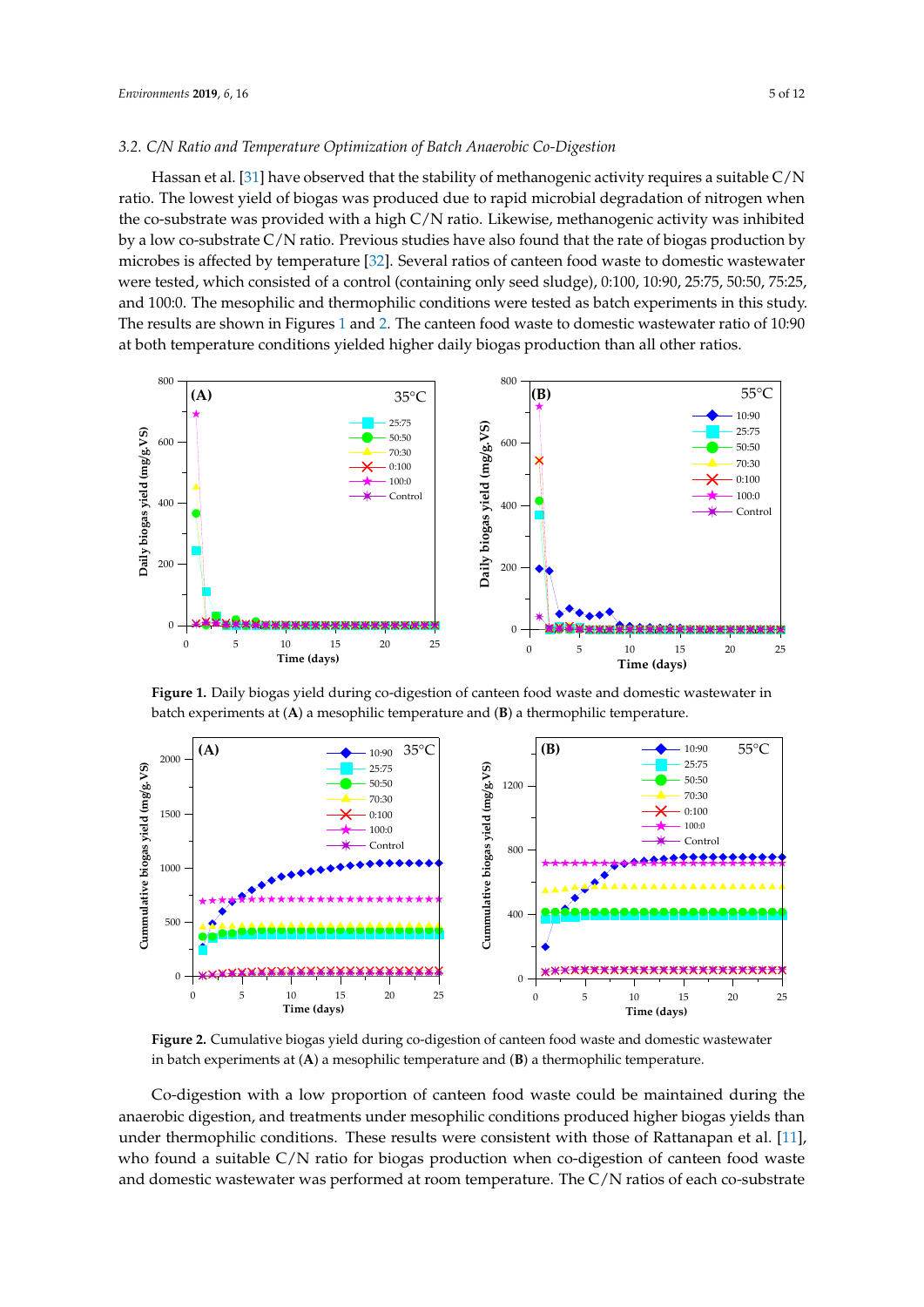between canteen food waste and domestic wastewater after digestion are presented in Table [2.](#page-5-0) A 10:90 ratio of co-substrates produced the optimum C/N ratio range (20–30:1) for biogas production [\[25\]](#page-10-14). Low C/N ratios produced an abundance of free and residual ammonia that inhibited the process of biogas production.

| <b>Ratios</b> | <b>Cumulative Biogas</b><br>Production (mL) |                | CH <sub>4</sub> Content (%) |                | Cumulative CH <sub>4</sub><br>Production (mL) |                | $BMP$ (mL $CH4/mg$<br><b>VS Removal)</b> |                | <b>VS Removal</b><br>(mg) |                | <b>C/N Ratios</b> |                |
|---------------|---------------------------------------------|----------------|-----------------------------|----------------|-----------------------------------------------|----------------|------------------------------------------|----------------|---------------------------|----------------|-------------------|----------------|
| $(FW:DW)^*$   | $35^{\circ}$ C                              | $55^{\circ}$ C | $35^{\circ}$ C              | $55^{\circ}$ C | $35^{\circ}$ C                                | $55^{\circ}$ C | $35^{\circ}$ C                           | $55^{\circ}$ C | $35^{\circ}$ C            | $55^{\circ}$ C | $35^{\circ}$ C    | $55^{\circ}$ C |
| 10:90         | 7053                                        | 5102           | 62                          | 31             | 4372.86                                       | 1581.62        | 0.78                                     | 0.39           | 5619.52                   | 4038.76        | 29.72             | 28.16          |
| 25:75         | 2619                                        | 2640           | 20                          | 12             | 523.80                                        | 316.80         | 0.18                                     | 0.11           | 2910.64                   | 2880.94        | 41.83             | 43.95          |
| 50:50         | 2893                                        | 2796           | 8                           | 3              | 231.44                                        | 83.88          | 0.10                                     | 0.04           | 2352.41                   | 2188.46        | 59.60             | 59.08          |
| 70:30         | 3161                                        | 3840           | 0.36                        | 0.14           | 11.38                                         | 5.38           | 0.00                                     | 0.00           | 2377.63                   | 2267.60        | 65.78             | 64.85          |
| 0:100         | 357                                         | 336            | 51                          | 51             | 182.07                                        | 171.36         | 0.18                                     | 0.15           | 1022.63                   | 1141.67        | 19.65             | 19.71          |
| 100:0         | 4801                                        | 4848           | 0.43                        | 0.15           | 20.64                                         | 7.27           | 0.00                                     | 0.00           | 4674.69                   | 3388.85        | 80.03             | 82.66          |
| Seed          | 208                                         | 348            | 43                          | 49             | 89.44                                         | 170.52         | 0.14                                     | 0.21           | 653.83                    | 815.59         | 12.57             | 13.13          |

<span id="page-5-0"></span>**Table 2.** Performance data for batch experiments with various ratios of co-substrate under mesophilic (35 °C) and thermophilic (55 °C) conditions.

\* Note: Food waste/domestric Wastewater = (FW:DW); biomethane ponteial = BMP.

In one study, a high nitrogen content yielding a high  $C/N$  ratio increased the nitrogen consumption rate during the startup process, which decreased the lignocellulosic biomass, creating poor anaerobic digestibility [\[30\]](#page-10-19). This finding was consistent with the biomethane potential (BMP) found here (Table [2\)](#page-5-0). BMP assays were performed to assess how the C/N ratio and temperature influenced CH<sup>4</sup> yields in order to find the range of conditions to use for subsequent semi-continuous experiments. The results indicated that a food waste to wastewater ratio of 10:90 yielded the highest BMP under mesophilic conditions (0.78 ml CH<sub>4</sub>/mg VS removal). Under thermophilic conditions, a 10:90 ratio produced a lower BMP (0.39 ml CH<sub>4</sub>/ mg VS removal) than under mesophilic conditions, because the thermophilic process was more sensitive to environmental changes than the mesophilic process [\[31\]](#page-10-20). The high occurrence of ammonium and volatile acids usually inhibits the activity of thermophilic digestion [\[32\]](#page-10-21). Therefore, the most suitable conditions according to the batch experiment were a 10:90 ratio performed at a mesophilic temperature, and these conditions were used in further experiments.

## *3.3. Semi-Continuous Operation Performance*

The OLR of the solution is a significant factor for transitioning biogas production to the pilot plant scale. The anaerobic process may be sped up by high OLR feeding, but this increases the risk of process inhibition with higher substrate concentrations. Therefore, the optimum OLR was investigated to provide recommendations for reducing maintenance and operational costs of CSTR [\[33,](#page-10-22)[34\]](#page-11-0). The optimal conditions indicated in the previous experiments, with a 10:90 ratio of canteen food waste to domestic wastewater and mesophilic temperature, were used for the CSTR co-digestion performance assessment. Three OLRs (0.66, 0.33, and 0.22 g VS L<sup>-1</sup> d<sup>-1</sup>) were tested in three CSTR experiments. Three OLRs (0.22, 0.33, and 0.66 g VS L $^{-1}$  d $^{-1}$ ) were tested in three CSTR experiments, with HRTs of 10, 20, or 30 days, respectively.

## 3.3.1. Biogas Performance

Methane content and productivity and biogas productivity were monitored throughout the digestion (Figure [3\)](#page-6-0). The average biogas production at 0.66, 0.33, and 0.22 g VS L $^{-1}$  d $^{-1}$  was 710  $\pm$ 85.57, 2253  $\pm$  121.10, and 2760  $\pm$  115.33 ml d $^{-1}$ , respectively. OLRs of 0.33 and 0.22 g VS L $^{-1}$  d $^{-1}$ yielded similar biogas production rates, and productivity was at its lowest when the OLR was 0.66 g VS L<sup>-1</sup> d<sup>-1</sup>. During the initial stage of operation, a low concentration of methane was found for all OLRs. After steady state operation, the methane contents at ORLs of 0.66, 0.33, and 0.22 g VS L<sup>-1</sup> d<sup>-1</sup> were 20.65–22.12%, 38.03–41.20%, and 53.06–60.02%, respectively, with the lowest methane content found at 0.66 g VS L<sup>-1</sup> d<sup>-1</sup>.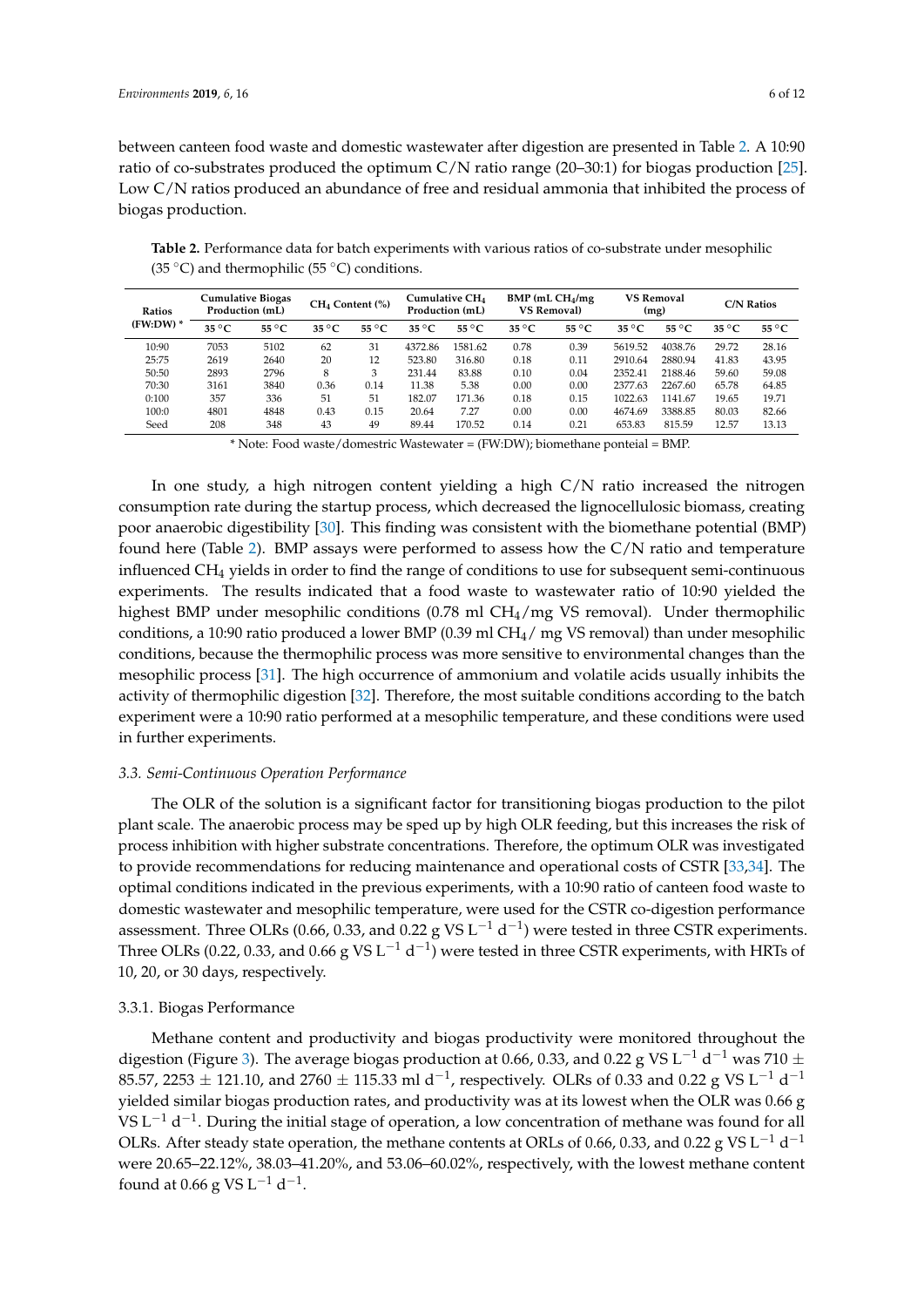<span id="page-6-0"></span>

**Figure 3.** Biogas performance of co-digestion of canteen food waste and domestic wastewater in a **Figure 3.** Biogas performance of co-digestion of canteen food waste and domestic wastewater in a semi-continuous experiment. Daily results for (**A**) methane content, (**B**) methane productivity, and semi-continuous experiment. Daily results for (**A**) methane content, (**B**) methane productivity, and (**C**) biogas production rate are shown. (**C**) biogas production rate are shown.

 $\pm$  11.80, 131.84  $\pm$  139.86, and 196.85  $\pm$  195.49 mL g VS were found for OLRs of 0.66, 0.33, and 0.22 g VS L<sup>−1</sup> d<sup>−1</sup>, respectively. These findings occurred because readily biodegradable properties, such as carbohydrates, could be easily degraded during anaerobic digestion, and an increase in OLRs and a decrease in HRT had less effect on their removal rate and biogas and methane profiles [35]. High methane production and good process stability suggested that co-digestion of canteen food waste and domestic wastewater is technically feasible with a high potential for energy recovery. There was a decreasing trend in methane yield with increasing OLRs. Methane yields of 15.81

## until the termination of biogas formation in reactors at OLRs of 0.33 and 0.22 g VS L−1 d−1. In contrast, 3.3.2. VFA, pH, TS, and VS Performance

VFAs are important intermediates during anaerobic digestion and act as indicators for monitoring the health status of the anaerobic digestion process. In a well-operated reactor, VFAs should not accumulate [\[36,](#page-11-2)[37\]](#page-11-3). Total VFA concentration, pH, and TS and VS removal in each reactor was monitored throughout the digestion process (Figures [4](#page-7-0) and [5\)](#page-7-1). Until day 15, VFA concentrations ranged between 3500 and 4500 mg L $^{-1}$  (as CH3COOH) in all setups, and then decreased significantly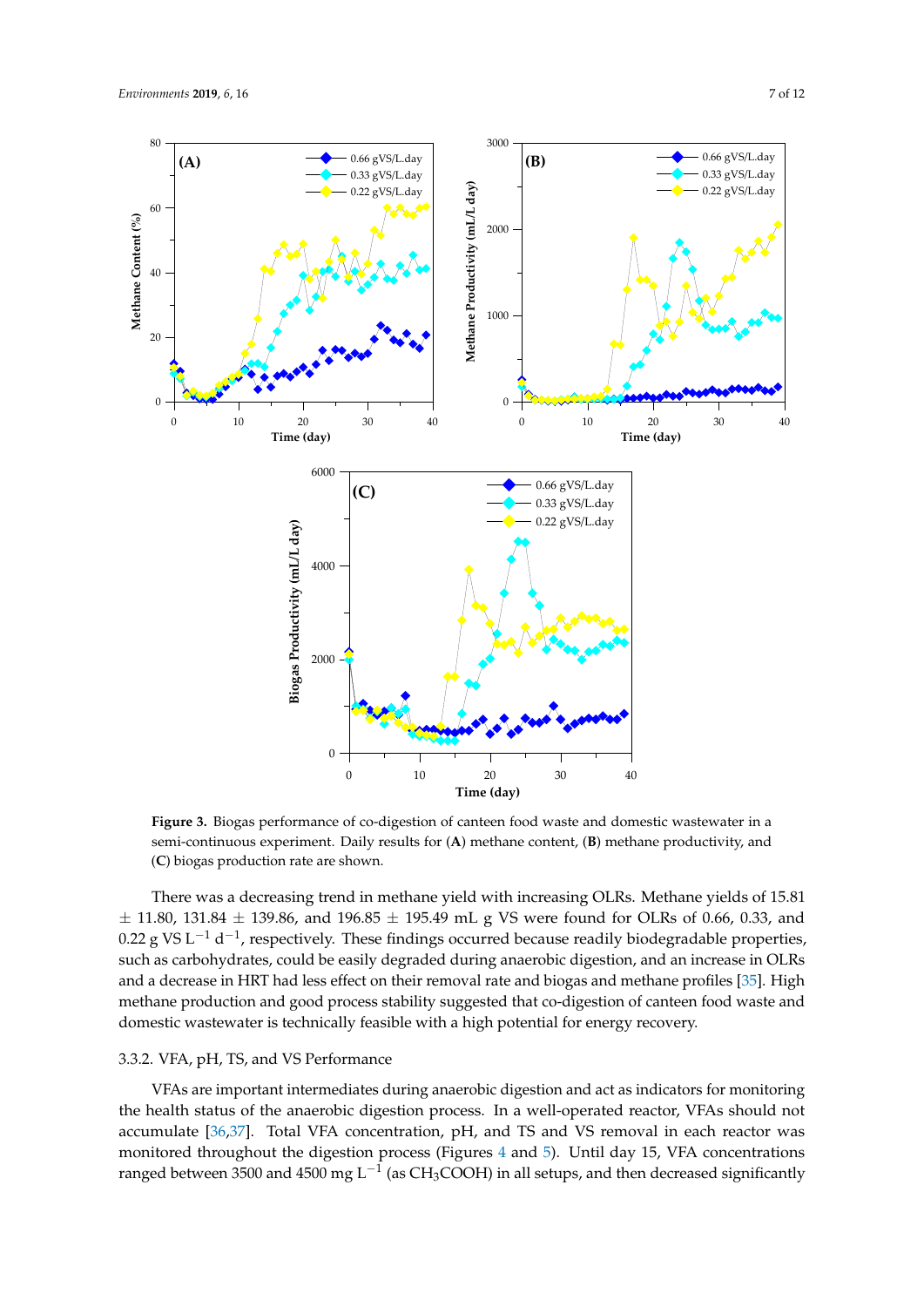until the termination of biogas formation in reactors at OLRs of 0.33 and 0.22 g VS L<sup>-1</sup> d<sup>-1</sup>. In contrast, at the highest OLR of 0.66 g VS L<sup>-1</sup> d<sup>-1</sup>, VFA concentrations increased due to the fast acidogenesis or temporary accumulation of VFAs in the reactor [\[38\]](#page-11-4). The growth of methanogenic organisms was or temporary accumulation of VFAs in the reactor [38]. The growth of methanogenic organisms was<br>inhibited, and non-methanogens proliferated, especially acidogenic microorganisms, due to high VFA accumulation caused by the increased OLR. until the termination of biogas formation in reactors at OLRs of 0.33 and 0.22  $g$  VS L<sup>-1</sup> d<sup>-1</sup>. In contrast,

<span id="page-7-0"></span>

**Example 1.** Yo and 10 performance of eo digestion of earlier rood waste and domestic wastewater in a semi-continuous experiment, showing daily results for (**A**) VS removal and (**B**) TS removal. **Figure 4.** VS and TS performance of co-digestion of canteen food waste and domestic wastewater in a

<span id="page-7-1"></span>

**Figure 5.** Daily VFAs and pH values for co-digestion of canteen food waste and domestic wastewater in a semi-continuous experiment, showing changes in (**A**) pH and (**B**) VFA value.

VFA accumulation caused the pH to shift toward acidic, resulting in toxic conditions for anaerobes. reactor for OLRs of 0.66, 0.33, and 0.22 g VS L<sup>−1</sup> d<sup>−1</sup> was maintained at 6.37  $\pm$  0.07, 7.10  $\pm$  0.03, and of methanogens, which are sensitive to environmental change and perform optimally in a pH range  $\overline{G}$  a tool. We are the lattice in a pH range **0.66 0.33 0.22**  of 7–8 [\[39\]](#page-11-5). Wang et al. [\[14\]](#page-10-3) have suggested that when food waste is used for co-digestion with other substrates, one potential concern is that the more readily hydrolysable food waste might interrupt the in the digestion slurry would indicate such an interruption. The pH within the reactor reportedly affects the composition of anaerobes. In this study, the pH of the 7.25  $\pm$  0.05, respectively. Only the OLRs of 0.33 and 0.22 g VS L $^{-1}$  d $^{-1}$  likely ensured a high activity established balance between hydrolysis and methanogenesis. A sharp pH drop and VFA accumulation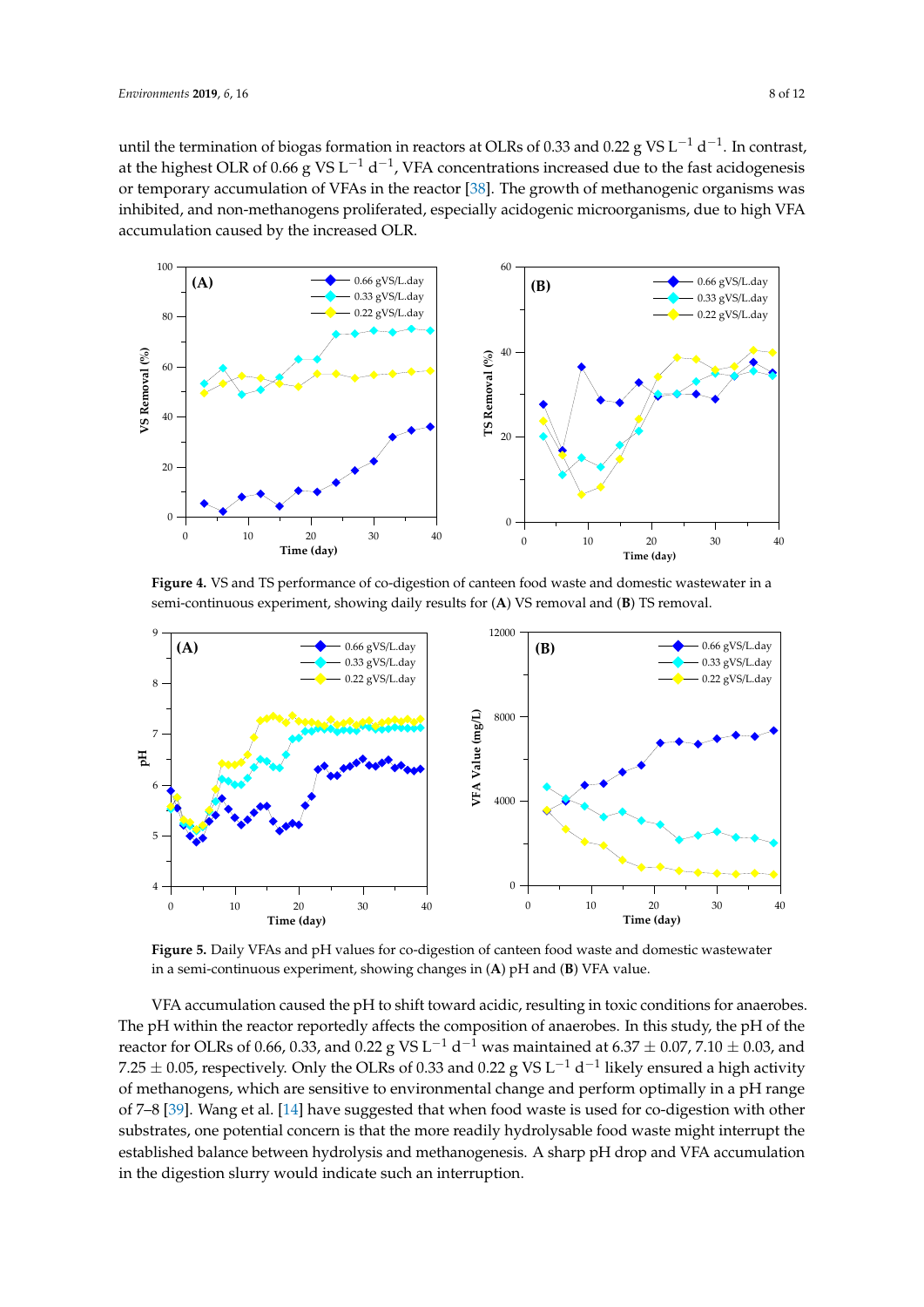For OLRs of 0.66, 0.33, and 0.22 g VS L<sup>-1</sup> d<sup>-1</sup>, TS removal during steady stage operation was  $31.03\% \pm 2.56\%, 33.16\% \pm 2.23\%,$  and  $37.74\% \pm 2.29\%,$  respectively. Correspondingly, VS removal during steady stage operation was  $33.13\% \pm 1.47\%$ ,  $59.75\% \pm 1.30\%$ , and  $69.71\% \pm 1.47\%$  for each OLR. These results suggest that the degradation of organics was affected by increasing the HRT. The highest TS and VS removals were found with the lowest OLR, since microbial organic degradation activity and biogas production were enhanced by the high retention time. A washout process of microorganisms was found during a short operational time period [\[40\]](#page-11-6).

## 3.3.3. Stability of Biogas Production During Digestion with Food Waste and Domestic Wastewater

Biogas production during the anaerobic digestion process was stabilized by hydrolysis, acidogenesis, acetogenesis, and methanogenesis. High methane yields were expected at low OLRs, since at high OLRs, the high hydrolysis rate creates a risk of acidification [\[37\]](#page-11-3). The highest biogas production rate was achieved with the lowest OLR (0.22 g VS L<sup>-1</sup> d<sup>-1</sup>) during co-digestion (Table [3\)](#page-8-0). The highest OLR resulted in moderate production of VFAs, which were not converted to CH<sub>4</sub>, and this in turn led to the acidification of the reactor. Kim et al. [\[37\]](#page-11-3) found that the highest methane yield was obtained in a reactor with an HRT of 12 days. The most tolerable HRT found in this study was longer than those of other studies, likely because the ecological balance of the stable ecosystem was disrupted in the absence of a strong loading shock during anaerobic digestion [\[37\]](#page-11-3). Mesophilic digestion with a 0.22 g VS L<sup>-1</sup> d<sup>-1</sup> OLR was the best option for increasing the performance of co-digestion between domestic wastewater and food waste from the university canteen.

| Table 3. Summary of performance parameters for semi-continuous anaerobic digestion. |  |  |  |  |  |
|-------------------------------------------------------------------------------------|--|--|--|--|--|
|-------------------------------------------------------------------------------------|--|--|--|--|--|

<span id="page-8-0"></span>

| Parameter            | Unit                       | Organic Loading Rates (g VS $L^{-1}$ d <sup>-1</sup> ) |                      |                      |  |  |
|----------------------|----------------------------|--------------------------------------------------------|----------------------|----------------------|--|--|
|                      |                            | 0.66                                                   | 0.33                 | 0.22                 |  |  |
| Biogas productivity  | mLL <sup>-1</sup> $d^{-1}$ | $710 \pm 85.57$                                        | $2253 \pm 120.10$    | $2760 \pm 115.33$    |  |  |
| Methane productivity | mLL <sup>-1</sup> $d^{-1}$ | $137.28 \pm 23.96$                                     | $894.61 \pm 78.76$   | $1395.67 \pm 237.97$ |  |  |
| Methane content      | $\%$                       | $19.352 + 2.48$                                        | $39.72 + 2.99$       | $50.43 \pm 7.31$     |  |  |
| Methane yield        | mL $g^{-1}$ VS             | $15.81 \pm 11.80$                                      | $131.84 + 139.86$    | $196.85 \pm 195.49$  |  |  |
| pH                   |                            | $5.77 + 0.54$                                          | $6.52 \pm 0.69$      | $6.78 \pm 0.73$      |  |  |
| TS removal           | $\%$                       | $31.91 \pm 3.42$                                       | $33.16 \pm 2.23$     | $37.62 + 2.27$       |  |  |
| VS removal           | $\frac{0}{0}$              | $82.69 \pm 1.65$                                       | $73.96 \pm 0.84$     | $57.10 \pm 0.94$     |  |  |
| <b>VFA</b>           | $mgL^{-1}$                 | $5915.83 \pm 129.58$                                   | $2990.52 \pm 230.48$ | $1283.19 \pm 375.43$ |  |  |

## **4. Conclusions**

The optimum substrate ratio, OLRs, and temperature for biogas production when co-digesting domestic wastewater and canteen food waste together were determined. An ideal C/N ratio for high biogas production was achieved with a canteen food waste to domestic wastewater ratio of 10:90, and the greatest biogas production occurred at a mesophilic temperature. The biogas performance proved this co-digestion to be an efficient alternative to various OLRs by easing the feeding shock. High OLRs during operation in a semi-continuous experiment resulted in excessive production of VFAs, which were not converted to CH<sup>4</sup> and led to acidification of the reactor. Mesophilic digestion with a 0.22 g VS L $^{-1}$  d $^{-1}$  OLR and a 10:90 canteen food waste to domestic wastewater ratio produced the greatest biogas output and was the best option for achieving digestion efficiency. Increasing the representative sample with various types and amounts of food waste resources for use as a co-substrate should be further studied. The optimization conditions with stable biogas production from co-digestion between canteen food waste and domestic wastewater in this study will be used to scale up continuous commercial scale plants in future engineering applications. This result should be recommended for implementation as a food waste management option in university canteens worldwide.

**Author Contributions:** Conceptualization, C.R., T.T.S.; methodology, data collection, and analysis, L.S.; writing, C.R. and W.O.; supervision, D.K.; funding Acquisition, C.R. and W.O.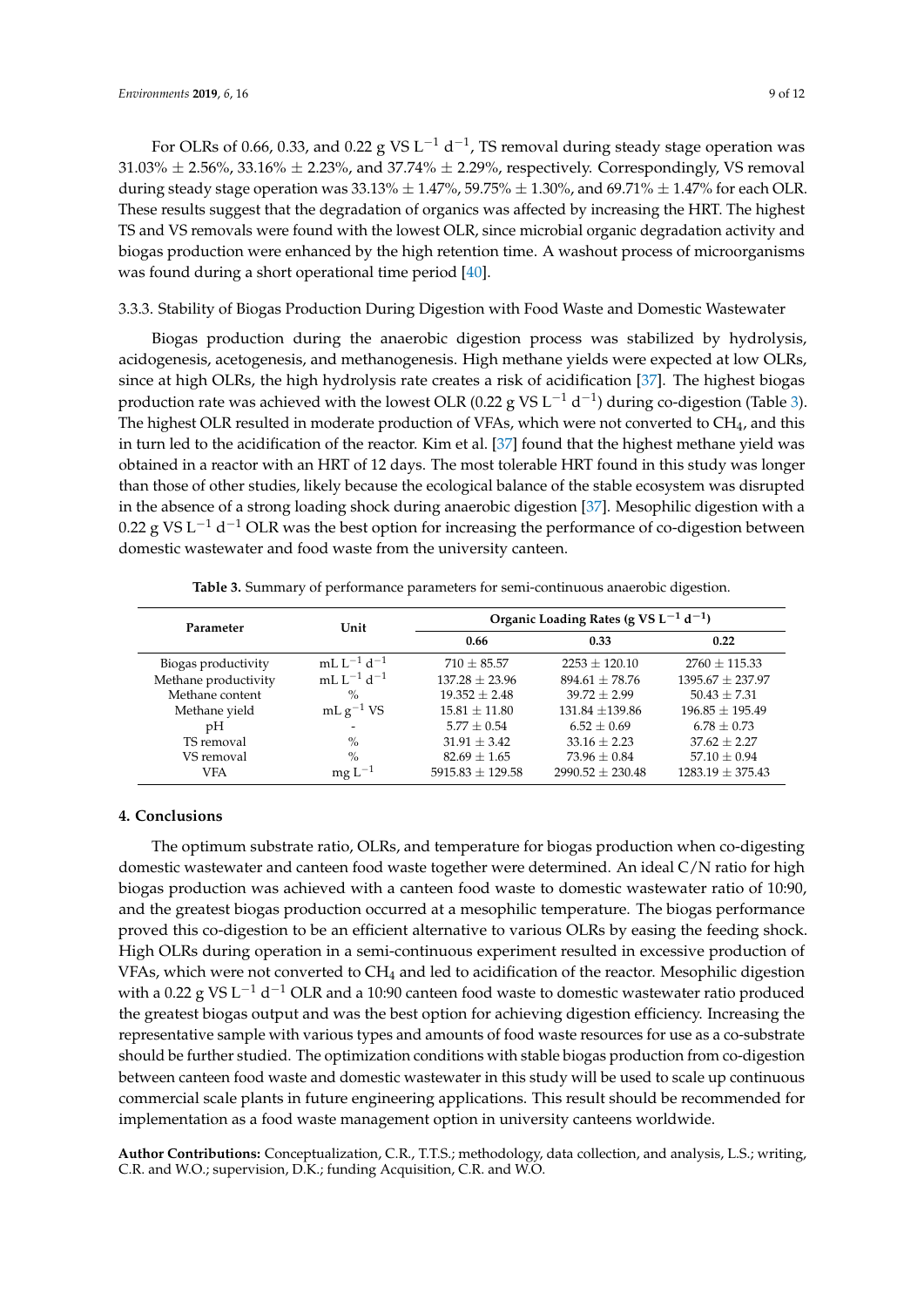**Funding:** This research was supported by the Thailand Research Fund, Commission of Education, Thailand, and Mahidol University (contract reference number MRG5480139).

**Conflicts of Interest:** The authors declare no conflicts of interest.

## **Abbreviations**

| biomethane potential                       |  |  |  |
|--------------------------------------------|--|--|--|
| biochemical oxygen demand                  |  |  |  |
| carbon/nitrogen                            |  |  |  |
| chemical oxygen demand                     |  |  |  |
| continuously stirring a tank reactor       |  |  |  |
| gas chromatogram                           |  |  |  |
| hydraulic retention time                   |  |  |  |
| organic carbon                             |  |  |  |
| organic loading rates                      |  |  |  |
| Rajamangala University of Technology Lanna |  |  |  |
| suspended solids                           |  |  |  |
| volatile solid                             |  |  |  |
| volatile fatty acids                       |  |  |  |
| volatile fatty acid/alkalinity             |  |  |  |
| thermal conductivity detector              |  |  |  |
| total dissolved solid                      |  |  |  |
| total potassium                            |  |  |  |
| total kjeldahl nitrogen                    |  |  |  |
| total nitrogen                             |  |  |  |
| total phosphorus                           |  |  |  |
| total solid                                |  |  |  |
|                                            |  |  |  |

## **References**

- <span id="page-9-0"></span>1. Solomon, S.; Qin, D.; Manning, M.; Chen, Z.; Marquis, M.; Averyt, K.B.; Tignor, M.; Miller, H.L. *Intergovernmental Panel on Climate Change 2007: The Physical Science Basis; Contribution of Working Group I to the Fourth Assessment Report of the Intergovernmental Panel on Climate Change*; Cambridge University Press: New York, NY, USA, 2007.
- <span id="page-9-1"></span>2. Ariunbaatar, J.; Panico, A.; Esposito, G.; Pirozzi, F.; Lens, P.N.L. Pretreatment methods to enhance anaerobic digestion of organic solid waste. *Appl. Energy* **2014**, *123*, 143–156. [\[CrossRef\]](http://dx.doi.org/10.1016/j.apenergy.2014.02.035)
- <span id="page-9-2"></span>3. Sharp, A.; Sang-Arun, J. *A Guide for Sustainable Urban Organic Waste Management in Thailand: Combining Food, Energy, and Climate Co-Benefits*; Institute for Global Environmental Strategies: Kanagawa, Japan, 2012.
- <span id="page-9-3"></span>4. Clercq, D.D.; Wen, Z.; Gottfried, O.; Schmidt, F.; Fei, F. A review of global strategies promoting the conversion of food waste to bioenergy via anaerobic digestion. *Renew. Sustain. Energy Rev.* **2017**, *79*, 204–221. [\[CrossRef\]](http://dx.doi.org/10.1016/j.rser.2017.05.047)
- <span id="page-9-4"></span>5. Panyaping, K.; Moontee, P. Potential of biogas production from mixed leaf and food waste in anaerobic reactors. *J. Mater. Cycles Waste Manag.* **2017**, *20*, 1–15. [\[CrossRef\]](http://dx.doi.org/10.1007/s10163-017-0629-x)
- <span id="page-9-5"></span>6. Mac, S.; Llabr, P. Anaerobic digestion of organic solid wastes. An overview of research achievements and perspectives. *Bioresour. Technol.* **2000**, *74*, 3–16.
- <span id="page-9-6"></span>7. Girotto, F.; Alibardi, L.; Cossu, R. Food waste generation and industrial uses: A review. *Waste Manag.* **2015**, *45*, 32–41. [\[CrossRef\]](http://dx.doi.org/10.1016/j.wasman.2015.06.008)
- <span id="page-9-7"></span>8. Koch, K.; Plabst, M.; Schmidt, A.; Helmreich, B.; Drewes, J.E. Co-digestion of food waste in a municipal wastewater treatment plant: Comparison of batch tests and full-scale experiences. *Waste Manag.* **2016**, *47*, 28–33. [\[CrossRef\]](http://dx.doi.org/10.1016/j.wasman.2015.04.022)
- <span id="page-9-8"></span>9. Yong, Z.; Dong, Y.; Zhang, X.; Tan, T. Anaerobic co-digestion of food waste and straw for biogas production. *Renew. Energy* **2015**, *78*, 527–530. [\[CrossRef\]](http://dx.doi.org/10.1016/j.renene.2015.01.033)
- <span id="page-9-9"></span>10. Keucken, A.; Habagil, M.; Batstone, D.; Jeppsson, U.; Arnell, M. Anaerobic Co-digestion of sludge and organic food waste—Performance, inhibition, and impact on the microbial community. *Energies* **2018**, *11*, 2325. [\[CrossRef\]](http://dx.doi.org/10.3390/en11092325)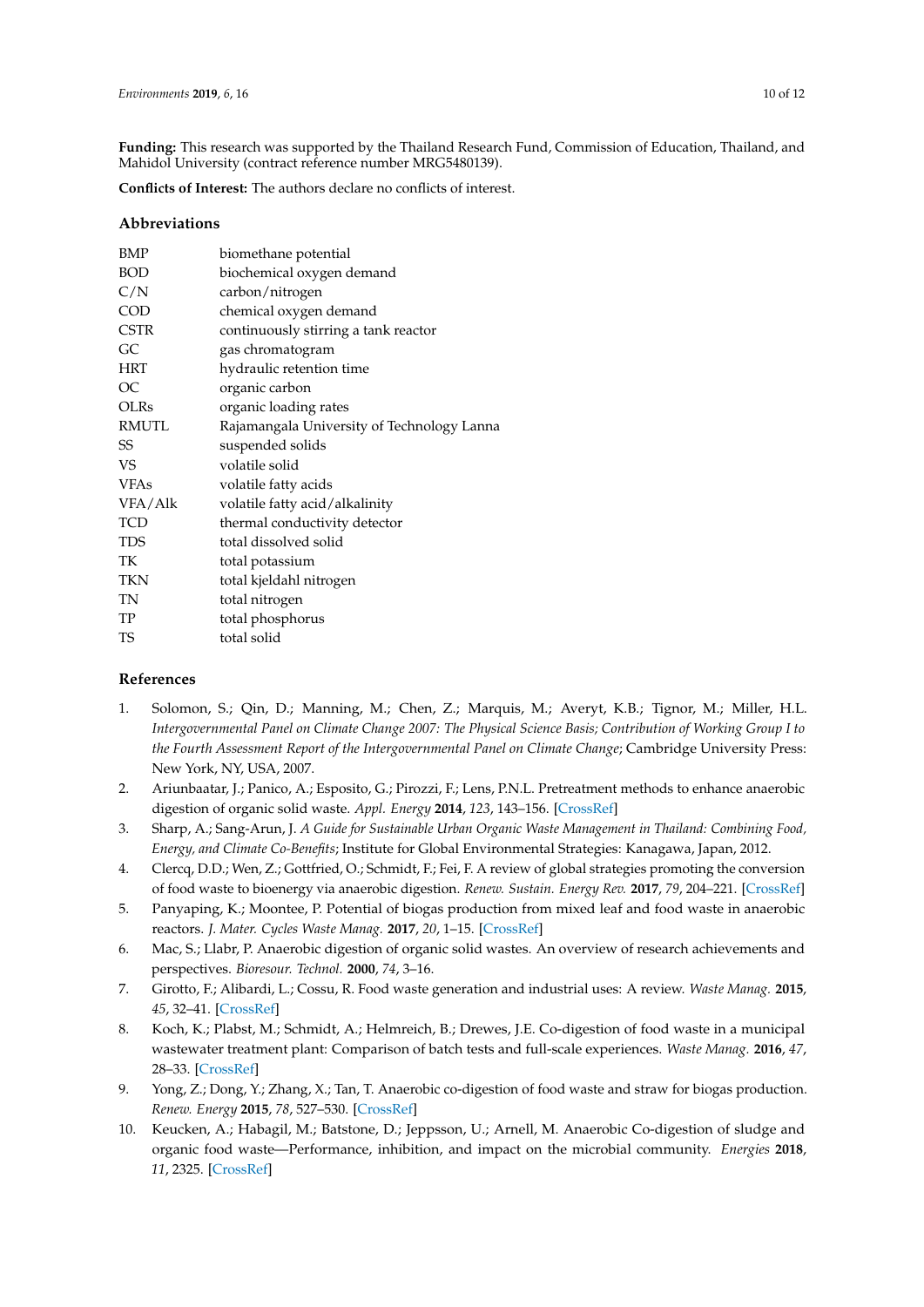- <span id="page-10-0"></span>11. Rattanapan, C.; Suksaroj, T.T.; Kantachote, D.; Katemai, W.; Rakkamon, T. Biogas production from co-digestion of domestic wastewater and food waste. *Health Environ. J.* **2012**, *3*, 1–9.
- <span id="page-10-1"></span>12. Chan, P.C.; de Toledo, R.A.; Shim, H. Anaerobic co-digestion of food waste and domestic wastewater—Effect of intermittent feeding on short and long chain fatty acids accumulation. *Renew. Energy* **2018**, *124*, 129–135. [\[CrossRef\]](http://dx.doi.org/10.1016/j.renene.2017.07.029)
- <span id="page-10-2"></span>13. Dhar, H.; Kumar, P.; Kumar, S.; Mukherjee, S.; Vaidya, A.N. Effect of organic loading rate during anaerobic digestion of municipal solid waste. *Bioresour. Technol.* **2015**, *217*, 56–61. [\[CrossRef\]](http://dx.doi.org/10.1016/j.biortech.2015.12.004) [\[PubMed\]](http://www.ncbi.nlm.nih.gov/pubmed/26733440)
- <span id="page-10-3"></span>14. Wang, Y.; Wang, C.; Wang, Y.; Xia, Y.; Chen, G.; Zhang, T. Investigation on the anaerobic co-digestion of food waste with sewage sludge. *Appl. Microbiol. Biotechnol.* **2017**, *101*, 7755–7766. [\[CrossRef\]](http://dx.doi.org/10.1007/s00253-017-8499-7) [\[PubMed\]](http://www.ncbi.nlm.nih.gov/pubmed/28913581)
- <span id="page-10-4"></span>15. De Clercq, D.; Wen, Z.; Fan, F. Performance evaluation of restaurant food waste and biowaste to biogas pilot projects in China and implications for national policy. *J. Environ. Manag.* **2017**, *189*, 115–124. [\[CrossRef\]](http://dx.doi.org/10.1016/j.jenvman.2016.12.030)
- <span id="page-10-5"></span>16. Pinto, R.S.; Pinto, R.M.D.S.; Melo, F.F.S.; Campos, S.S.; Cordovil, C.M. A simple awareness campaign to promote food waste reduction in a University canteen. *Waste Manag.* **2018**, *76*, 28–38. [\[CrossRef\]](http://dx.doi.org/10.1016/j.wasman.2018.02.044) [\[PubMed\]](http://www.ncbi.nlm.nih.gov/pubmed/29503053)
- <span id="page-10-6"></span>17. Zhang, C.; Xiao, G.; Peng, L.; Su, H.; Tan, T. The anaerobic co-digestion of food waste and cattle manure. *Bioresour. Technol.* **2013**, *129*, 170–176. [\[CrossRef\]](http://dx.doi.org/10.1016/j.biortech.2012.10.138) [\[PubMed\]](http://www.ncbi.nlm.nih.gov/pubmed/23246757)
- <span id="page-10-7"></span>18. Zamanzadeh, M.; Hagen, L.H.; Svensson, K.; Linjordet, R.; Horn, S.J. Anaerobic digestion of food waste—Effect of recirculation and temperature on performance and microbiology. *Water Res.* **2016**, *96*, 246–254. [\[CrossRef\]](http://dx.doi.org/10.1016/j.watres.2016.03.058) [\[PubMed\]](http://www.ncbi.nlm.nih.gov/pubmed/27060528)
- <span id="page-10-8"></span>19. Dareioti, M.A.; Kornaros, M. Effect of hydraulic retention time (HRT) on the anaerobic co-digestion of agro-industrial wastes in a two-stage CSTR system. *Bioresour. Technol.* **2014**, *167*, 407–415. [\[CrossRef\]](http://dx.doi.org/10.1016/j.biortech.2014.06.045) [\[PubMed\]](http://www.ncbi.nlm.nih.gov/pubmed/25000396)
- <span id="page-10-9"></span>20. Callaghan, F.J.; Wesea, D.A.J.; Thayanithya, K.; Forsterb, C.F. Continuous co-digestion of cattle slurry with fruit and vegetable wastes and chicken manure. *Biomass Bioenergy* **2002**, *27*, 71–77. [\[CrossRef\]](http://dx.doi.org/10.1016/S0961-9534(01)00057-5)
- <span id="page-10-10"></span>21. Hobson, P.N.; Wheatley, A.D. *Anaerobic Digestion, Modern Theory and Practice*; Elsevier Science Publishers, Ltd.: Essex, UK, 1993.
- <span id="page-10-11"></span>22. Poh, P.E.; Chong, M.F. Biomethanation of palm oil effluent (POME) with thermophilic mixed culture cultivated using POME as a substrate. *Chem. Eng. J.* **2010**, *164*, 146–154. [\[CrossRef\]](http://dx.doi.org/10.1016/j.cej.2010.08.044)
- <span id="page-10-12"></span>23. Lehtomäki, A. *Biogas Production from Energy Croup and Croup Residues*; University of Jyväskylä: Jyväskylä, Finland, 2006.
- <span id="page-10-13"></span>24. APHA. *Standard Methods for the Examination of Water and Waste Water*, 22nd ed.; American Public Health Association, American Water Works Association, Water Environment Federation: Washington, DC, USA, 2012.
- <span id="page-10-14"></span>25. Metcalf, E. *Wastewater Engineering Treatment and Reuse*, 4th ed.; McGraw-Hill: New York, NY, USA, 2004.
- <span id="page-10-15"></span>26. Jinjaruk, T.; Chunkao, K.; Pongput, K.; Choeihom, C.; Pattamapitoon, T.; Wararam, W.; Thaipakdee, S.; Srichomphu, M.; Maskulrath, P. HDPE pipeline length for conditioning anaerobic process to decrease BOD in municipal wastewater. *Environ. Asia* **2018**, *11*, 31–44.
- <span id="page-10-16"></span>27. Lin, J.; Gan, L.; Li, P.; Liu, F.; Wang, K.; Chen, L.; Gan, H. Effect of mixture ratio on anaerobic co-digestion with fluid and vegetable waste and food waste of China. *J. Environ. Sci.* **2011**, *23*, 1403–1507. [\[CrossRef\]](http://dx.doi.org/10.1016/S1001-0742(10)60572-4)
- <span id="page-10-17"></span>28. Department of Business Development, Thailand. *The Situation of Restaurant Business in Thailand*; Ministry of Commerce: Bangkok, Thailand, 2018.
- <span id="page-10-18"></span>29. Jitpranee, S.; Latpala, S. Feasibility study of organic waste management for biogas production in Naresuan University. *J. Ind. Technol. Lamp. Rajabhat Univ.* **2009**, *2*, 37–43.
- <span id="page-10-19"></span>30. Singkibut, K.; Jarusiri, W.; Jiradecha, P. The study of appropriate technology for biogas production from food waste among universities. *Int. J. Energy Res.* **2011**, *8*, 26–32.
- <span id="page-10-20"></span>31. Hassan, M.; Ding, W.; Umar, M.; Rasool, G. Batch and semi-continuous anaerobic co-digestion of goose manure with alkali solubilized wheat straw: A case of carbon to nitrogen ratio and organic loading rate regression optimization. *Bioresour. Technol.* **2017**, *230*, 24–32. [\[CrossRef\]](http://dx.doi.org/10.1016/j.biortech.2017.01.025) [\[PubMed\]](http://www.ncbi.nlm.nih.gov/pubmed/28147301)
- <span id="page-10-21"></span>32. Cavinato, C.; Bolzonella, D.; Pavan, P.; Fatone, F.; Cecchi, F. Mesophilic and thermophilic anaerobic co-digestion of waste activated sludge and source sorted biowaste in pilot- and full-scale reactors. *Renew. Energy* **2013**, *55*, 260–265. [\[CrossRef\]](http://dx.doi.org/10.1016/j.renene.2012.12.044)
- <span id="page-10-22"></span>33. Hassan, M.; Ding, W.; Shi, Z.; Zhao, S. Methane enhancement through codigestion of chicken manure and thermo-oxidative cleaved wheat straw with waste activated sludge: A C/N optimization case. *Bioresour. Technol.* **2016**, *211*, 534–541. [\[CrossRef\]](http://dx.doi.org/10.1016/j.biortech.2016.03.148) [\[PubMed\]](http://www.ncbi.nlm.nih.gov/pubmed/27038262)